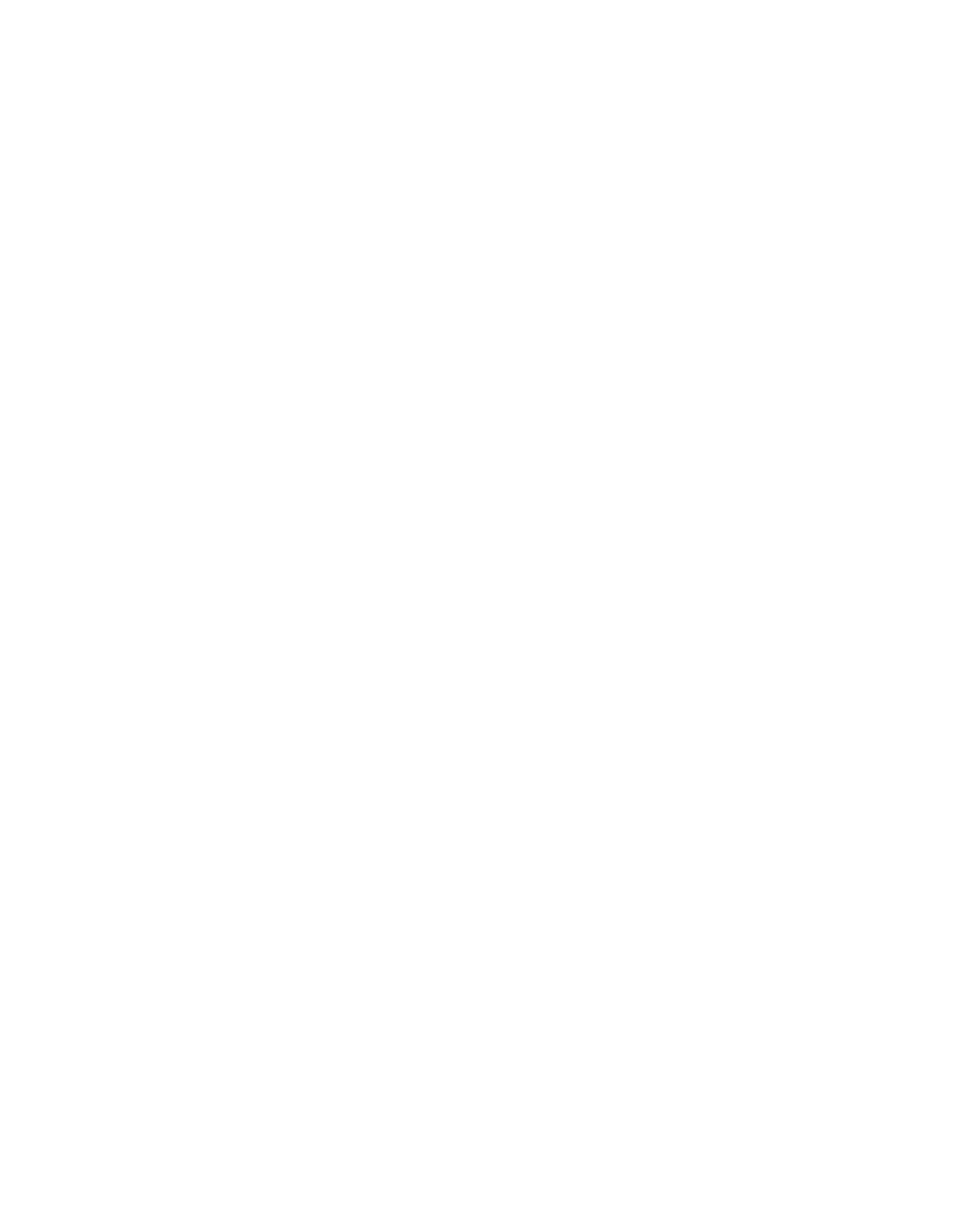#### **Contents**

### **List of Tables**

| Table 5: Financial Analysis and Impact of the LAD Project on the Required Revenues 10                 |  |
|-------------------------------------------------------------------------------------------------------|--|
| Table 6: Depreciation, Write-Off and Number of Apparatuses Withdrawn from the LAD Project 2012-201810 |  |

## **Note: The totals in the document's tables are calculated from un-rounded data.**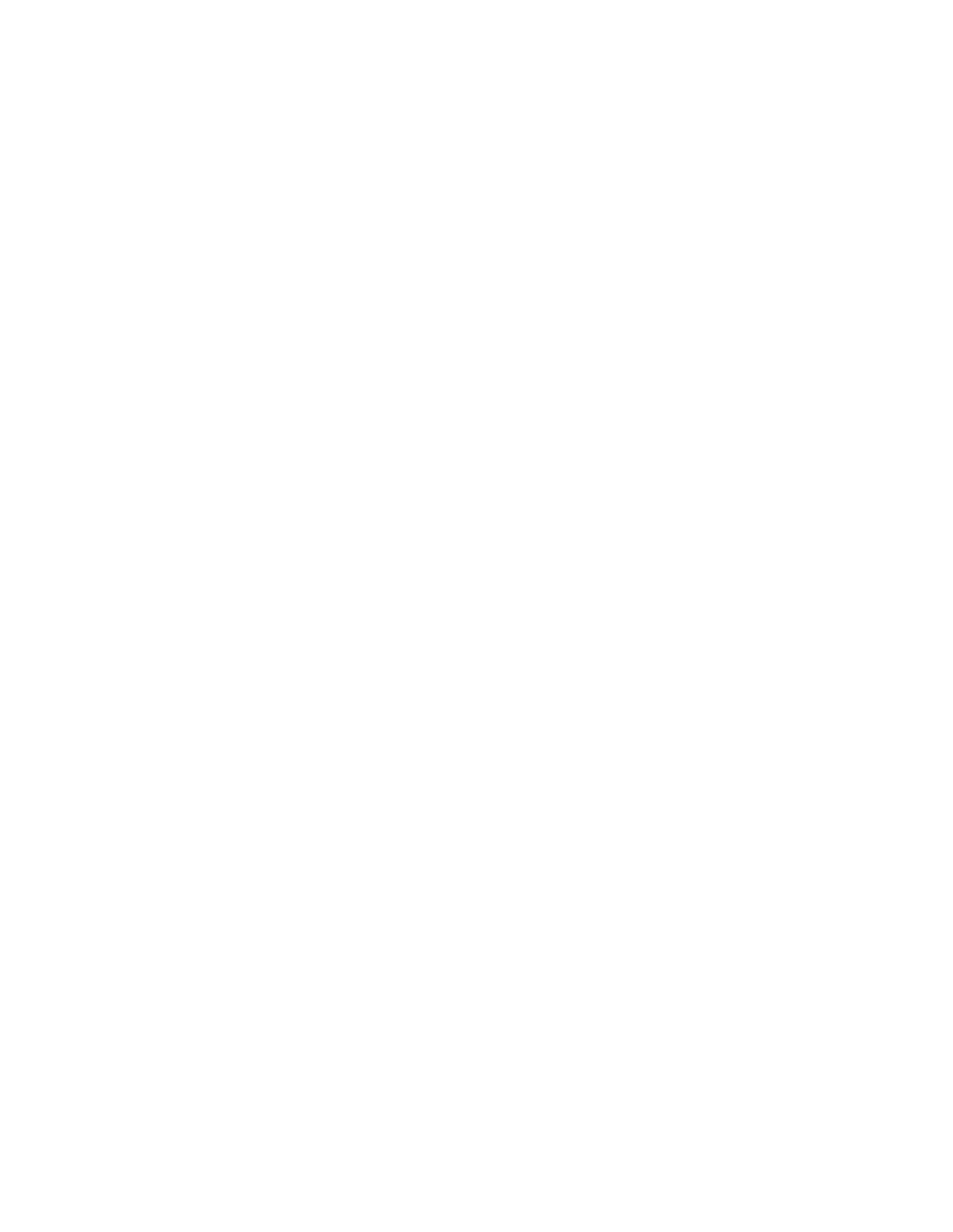In its procedural decision D-2014-004 (paragraph 33) of January 15, 2014, the Authority asked the Distributor to update the tables, and also add the necessary explanations to them and consider the fact that the installation of new generation meters started in 2013 and not in 2012 as planned in case R-3770-2011. More specifically, it required to Distributor to file the following tables:

- economic comparison of the scenarios (M\$ actualized to 2011), but only the data relative to the AMI scenario (D-2012-127 [254], table 2);
- Tariff impact of the AMI scenario (D-2012-127 [370], Table 7);
- Depreciation, write-off and number of apparatuses written off (D-2012-127 [374], Table 8);
- Expected efficiency savings (D-2012-127 [349 and 350], Tables 5 and 6);
- AMI functionalities planned for embedding by the Distributor.

In the following tables, the Distributor produces the requested information. The tracking of the AMI functionalities planned for embedding by the Distributor is included in the LAD Project phase 1 quarterly tracking report for December 31, 2013, filed in the present case in the document HQD-1, document 3.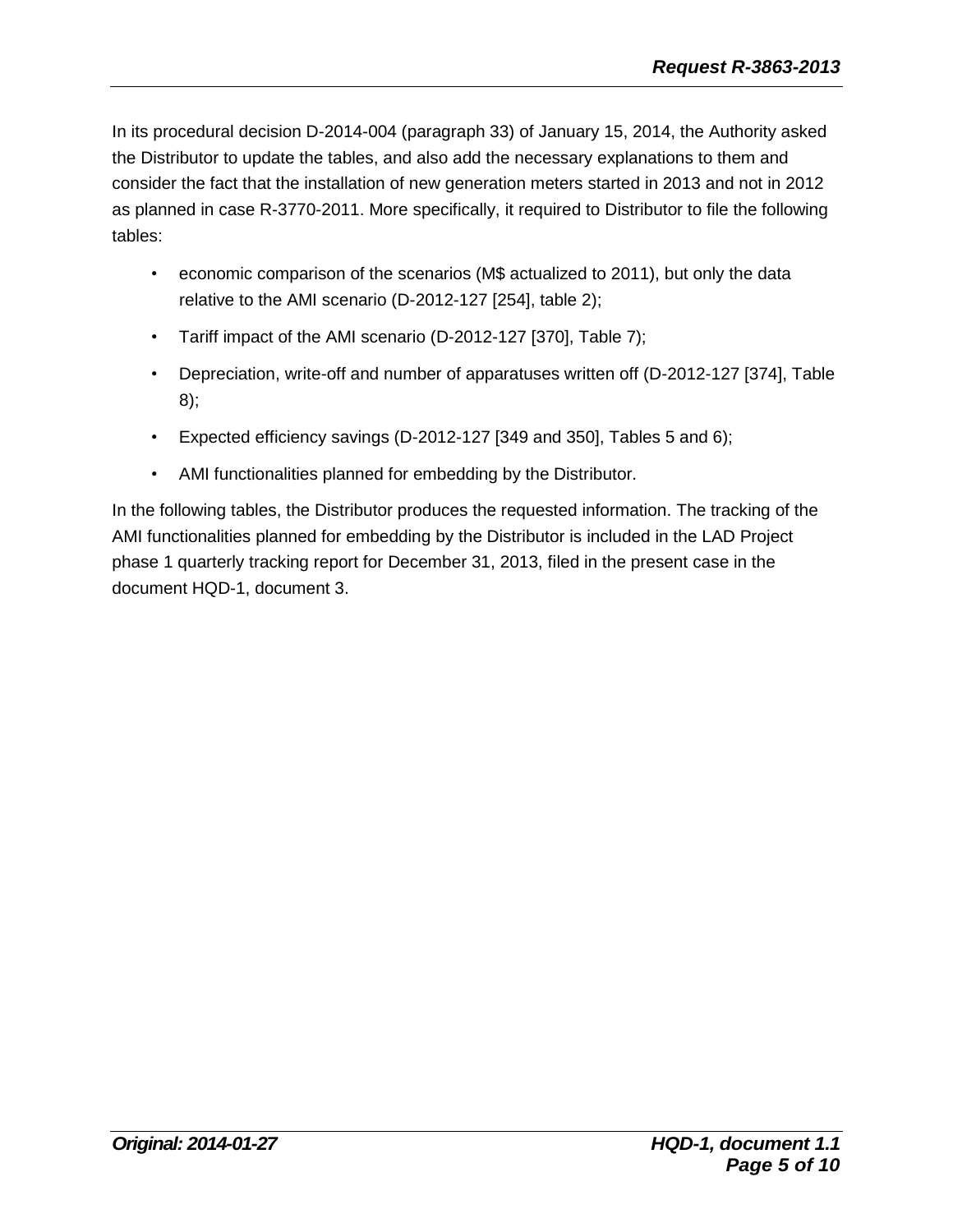## **1. REMOTE READING PROJECT ECONOMIC STUDY**

In the case R-3770-2011, the Distributor compared two meter reading scenarios: the reference scenario, in which the reading is done manually using a handheld microcomputer, and the remote reading project (AMI scenario), which deploys an advanced measurement infrastructure that allows the replacement of 3.8 million meters in order to do the remote reading. The economic analysis consisted of comparing the future cash flows of these two scenarios over a 20-year analysis period and determining that the AMI solution was lower cost.

As for the financial analysis, it evaluated the marginal impact of the project on the Distributor's tariffs. Through this analysis it was possible to determine at what point the LAD project impacts on the required revenue are greater, and at what horizon the projects expected advantages show up by exerting a downward pressure on the required revenue. This analysis is done starting from the assumptions selected for preparing the reference scenario and the AMI scenario.

The expected cost for phases 1, 2 and 3 of the project and also the discounted savings are base inputs to these analyses.

The results of the economic analysis are reproduced in Table 1

| M\$ (actualized to 2011)<br>analysis period: 2011-2031 | <b>AMI Scenario</b> | <b>Reference Scenario</b> | <b>Difference</b> |
|--------------------------------------------------------|---------------------|---------------------------|-------------------|
| Investments                                            | 807.9               | 500.4                     | 307.5             |
| Operating charges                                      | 365.3               | 871.8                     | (506.5)           |
| Tax on public services                                 | 1.5                 |                           | 1.5               |
| <b>Residual values</b>                                 | (85.6)              | (81.2)                    | (4.4)             |
| Total                                                  | 1,089.1             | 1,291.0                   | (201.9)           |

### **TABLE 1: ECONOMIC COMPARISON OF THE SCENARIOS (R-3770-2011)**

Thus, as Table 1 shows, the lower-cost scenario for the distributor is the AMI scenario, which constitutes an advantage for its clients.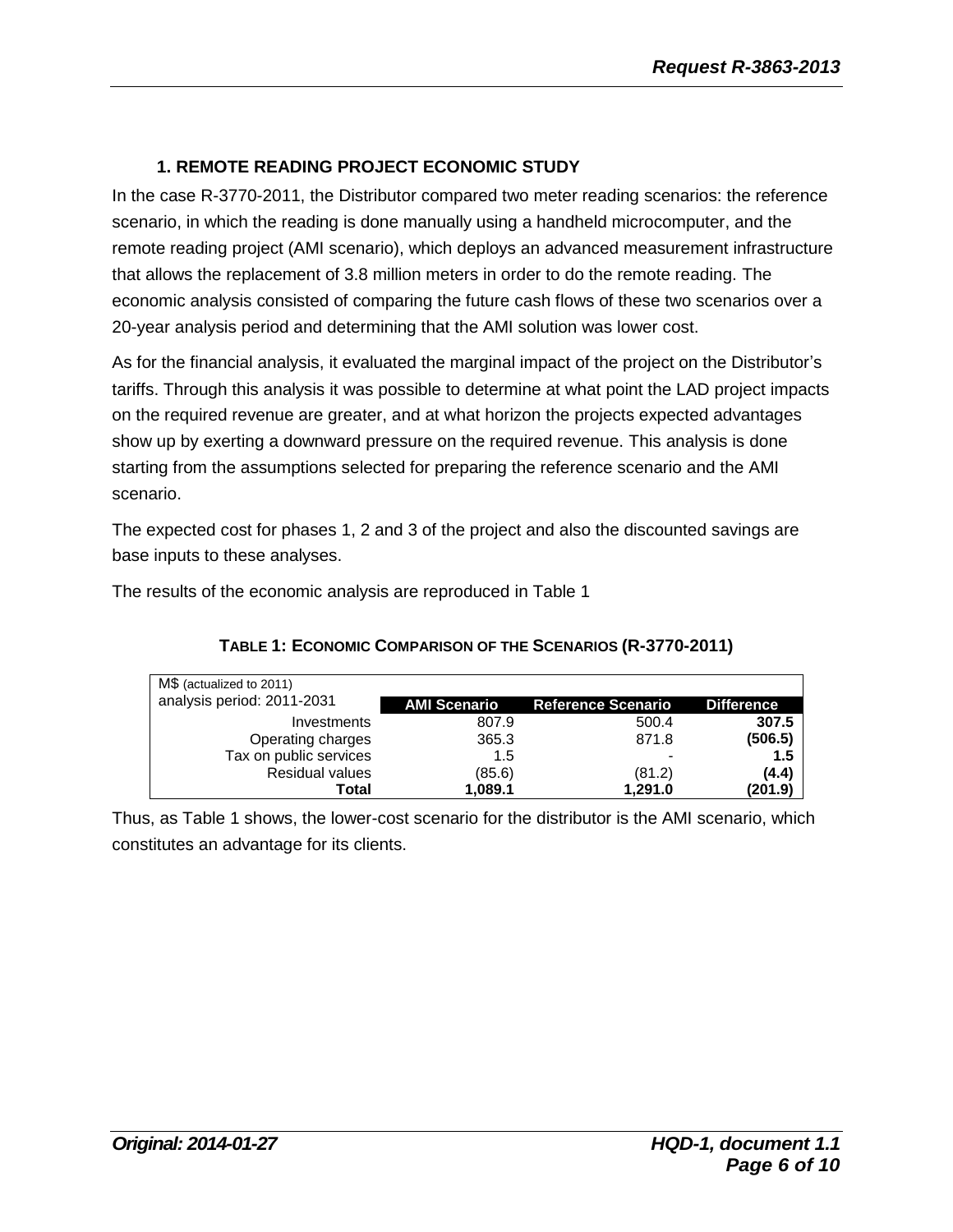Aside from this analysis, the Distributor did two sensitivity analyses and two hypothetical scenarios. The purpose of these scenarios was to confirm the Distributor's assumptions and demonstrate that the project would remain more advantageous than the reference scenario. None of the results of the scenarios thus analyzed were able to modify the result of the initial analysis showing that the LAD project is more advantageous than the reference scenario, as recognized by the Authority in decision D-2012-127, paragraph 525.

Since the authorization of LAD project phase 1, the various tracking reports done by the Distributor to date and the assumptions retained for 2014 and following years, both for the project costs and discounted savings, serve to confirm that the LAD project as a whole is more advantageous than the reference scenario because the costs already incurred are less than those anticipated and the expected savings are at least the same as those forecast in 2011.

# **2. REQUEST FROM THE AUTHORITY**

# **2.1. Comparison of Scenarios**

In keeping with the decision D-2014-004 (paragraph 33), the Distributor shows the comparison of the scenarios in Table 2, by updating just the data concerning the AMI scenario and considering the fact that the new generation meter installation started in 2013, and not in 2012.

More specifically, the exercise considers the following data:

- Forecast costs for phases 2 and 3, as presented in Table 3 of document HQD-1, document 1 (B-0004);
- Preliminary actual costs and forecast costs for phase 1, as presented in Table 3 of document HQD-1, document 3;
- Maintain re-investments from case R-3770-2011;
- Economic and financial parameters from case R-3770-2011, unchanged.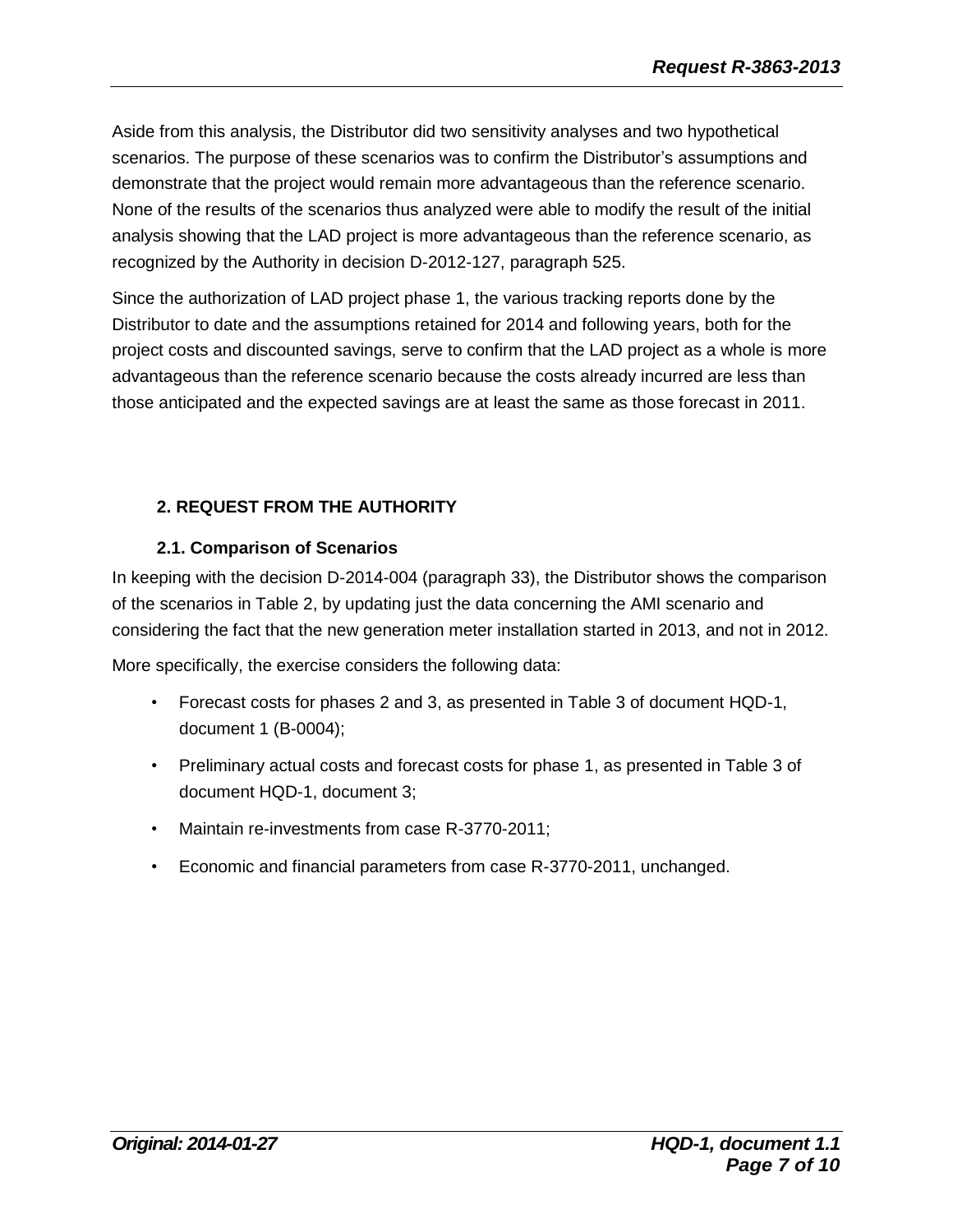| M\$ (actualized to 2011)   |                     |                                     |                   |  |  |  |  |  |
|----------------------------|---------------------|-------------------------------------|-------------------|--|--|--|--|--|
| analysis period: 2011-2031 | <b>AMI Scenario</b> | <b>Reference</b><br><b>Scenario</b> | <b>Difference</b> |  |  |  |  |  |
| Investments                | 777.4               | 500.4                               | 277.0             |  |  |  |  |  |
| Operating charges          | 361.6               | 871.8                               | (510.2)           |  |  |  |  |  |
| Tax on public services     | 0.7                 |                                     | 0.7               |  |  |  |  |  |
| Residual values            | (80.1)              | (81.2)                              | 1.1               |  |  |  |  |  |
| Total                      | 1,059.6             | 1,291.0                             | (231.4)           |  |  |  |  |  |

# **TABLE 2: RESULTS OBTAINED**

Note: Update of Table 2 from decision D-2012-127, paragraph 254.

As already demonstrated by the economic analysis done in case R-3770-2011, the exercise again demonstrates that the LAD project is more advantageous than the reference scenario.

# **2.2. Expected Efficiency Savings**

As already indicated in document HQD-1, document 1 (B-0004), the essential part of the benefits expected from the LAD project, and included in the economic analysis, rest on efficiency savings in the activities related to meter reading, client service cut-offs and restoration, and bringing the meters into compliance. These savings result principally from a reduction of the salary base.

Per the decision D-2014-004 (paragraph 33), in Table 3 the Distributor shows the LAD project savings, reflecting actual 2013 data and the seven-month project report.

| k\$, current  |      |         |          |          |           |           |           |
|---------------|------|---------|----------|----------|-----------|-----------|-----------|
|               | 2012 | 2013.   | 2014     | 2015     | 2016      | 2017      | 2018      |
| Salary base   |      | (5,238) | (17.244) | (37.845) | (46, 426) | (50, 340) | (65, 658) |
| Other savings |      | (608)   | (2.687)  | (6,077)  | (9,804)   | (12.130)  | (15.642)  |
| <b>Total</b>  |      | (5.846) | (19.931) | (43.922) | (56, 230) | (62.470)  | (81.300)  |

### **TABLE 3: SAVINGS ASSOCIATED WITH THE LAD PROJECT**

Note: Update of Table 5 from decision D-2012-127, paragraph 349.

The savings from the reading activity were calculated by differences between scenarios whereas reduced costs for remote service cutoffs and restoration and client service, and savings from bringing into compliance were directly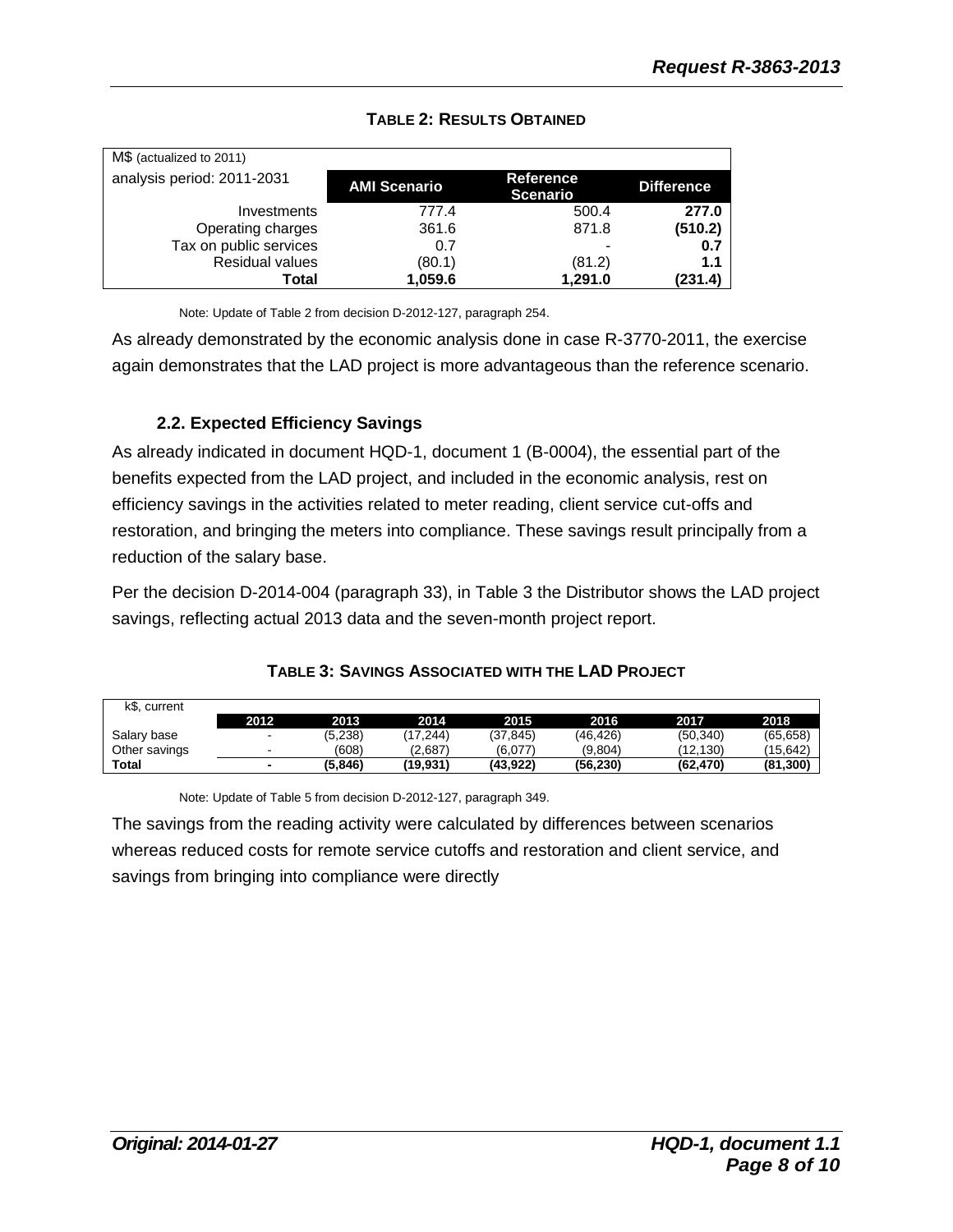evaluated. These savings are presented in Table 4, per decision D-2014-004 (paragraph 33).

| M\$ (actualized to 2011)               |       |                       |
|----------------------------------------|-------|-----------------------|
| analysis period: 2011-2031             |       | <b>Direct Savings</b> |
| Remote service cut-off and restoration |       | (94.8)                |
| <b>Client service</b>                  |       | (17.2)                |
| Compliance                             |       | (9.3)                 |
|                                        | Total | (121.4)               |

**TABLE 4: DIRECT SAVINGS FROM THE LAD PROJECT**

Note: Update of Table 5 from decision D-2012-127, paragraph 349.

#### **2.3. Impacts on the Distributor's Required Revenue**

As indicated in section 8 of document HQD-1, document 1 (B-0004), the Distributor presented, in case R-3770-2011, an analysis of the LAD Project impact on the required revenue over a 20 year period starting from the beginning of phase 1. The impact is measured by the difference between the required revenues necessary under the reference scenario and those necessary under the AMI scenario, to which is added charges for accelerated depreciation and write-off of 3.8 million in-service meters which are replaced during the LAD project.

In keeping with the decision D-2014-004 (paragraph 33), the Distributor shows the requested update in Table 5 by updating only the data relating to the AMI scenario and including the fact that new generation meter installation started in 2013 and not in 2012. The depreciation charges and the write-off of the devices, together with the number of devices withdrawn are shown in Table 6.